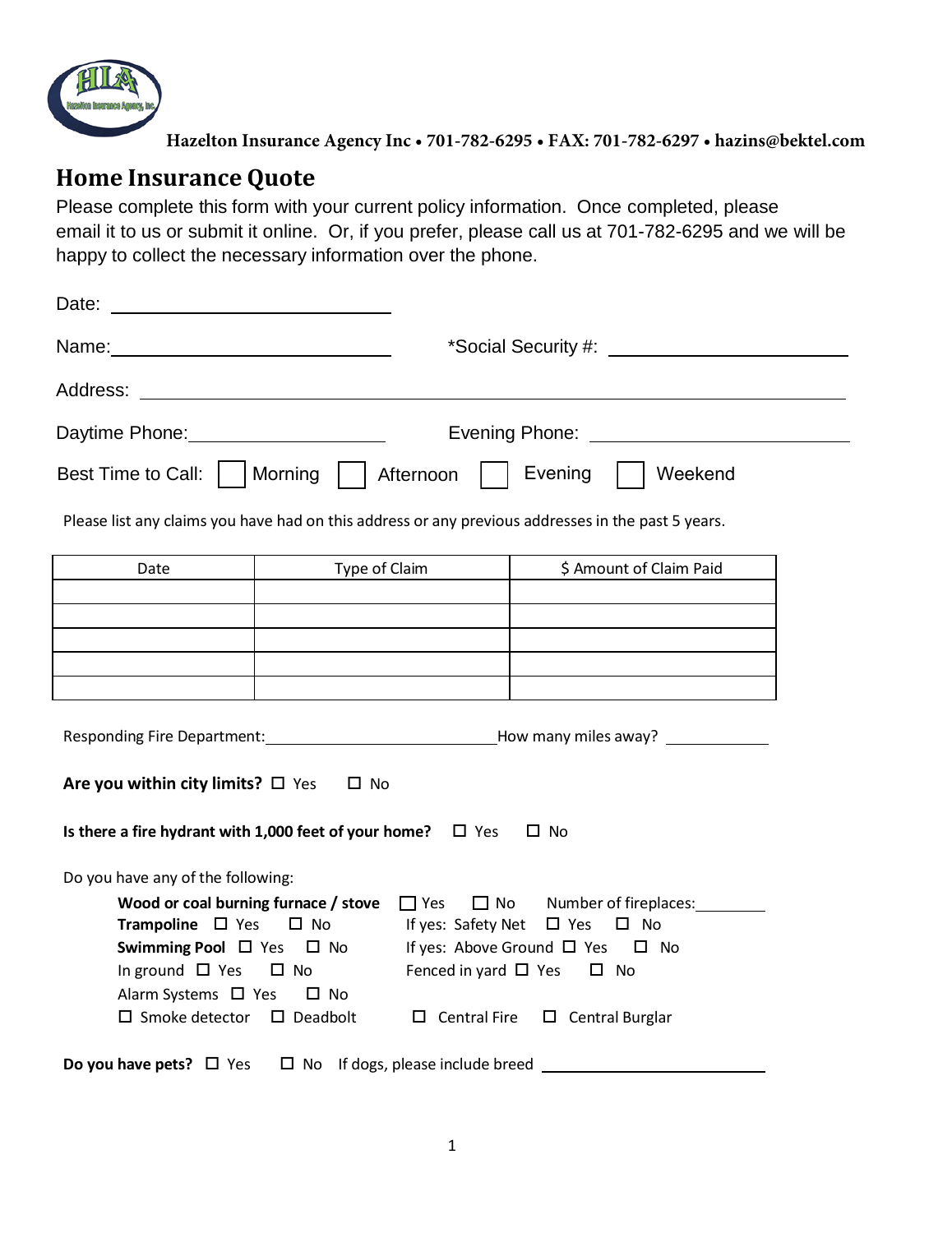

## **House Information**

| Brick Structure $\Box$                                                                                       | Frame Structure $\Box$        |              |              |                                                      |
|--------------------------------------------------------------------------------------------------------------|-------------------------------|--------------|--------------|------------------------------------------------------|
| Year Built: <u>_________________</u>                                                                         | Number of Stories:___________ |              |              | Number of Square Feet:                               |
| Number of Full bathrooms: Number of Full bathrooms:                                                          |                               |              |              | Number of half bathrooms: <u>___________________</u> |
| <b>Type of Foundation:</b> $\Box$ Crawlspace $\Box$ Slab $\Box$ Finished Basement $\Box$ Unfinished Basement |                               |              |              |                                                      |
| Do you have a garage? $\Box$ Yes<br>$\Box$ No                                                                |                               |              |              |                                                      |
| If Yes: $\Box$ Attached $\Box$ Detached $\Box$ 1 Car                                                         |                               | $\Box$ 2 car | $\Box$ 3 car |                                                      |
| Central Air Conditioning: $\Box$ Yes<br>No.<br>ப                                                             |                               |              |              |                                                      |

| <b>Recent Updates:</b> | <b>Type</b> | Date |
|------------------------|-------------|------|
| Plumbing               |             |      |
| Electric               |             |      |
| Heat                   |             |      |
| Roof                   |             |      |

| <b>Current Coverages</b> | <b>Current Insurance Company:</b>                |  |
|--------------------------|--------------------------------------------------|--|
| Deductible:              |                                                  |  |
| Dwelling:                | How long have you been with this company?        |  |
| Other Structure:         | <b>Policy Expiration Date:</b>                   |  |
| Personal Property:       | <b>Scheduled Personal Property:</b><br>Yes<br>No |  |
| Loss of use:             | (Jewelry, Art, Collectibles)                     |  |
| Personal Liability:      | Please list type and value of property:          |  |
| <b>Medical Payments:</b> |                                                  |  |

| <b>Mobile Homeowners</b> |                       |
|--------------------------|-----------------------|
| Year:                    | Length:               |
| Make:                    | Width:                |
| Model:                   | Value of Mobile Home: |